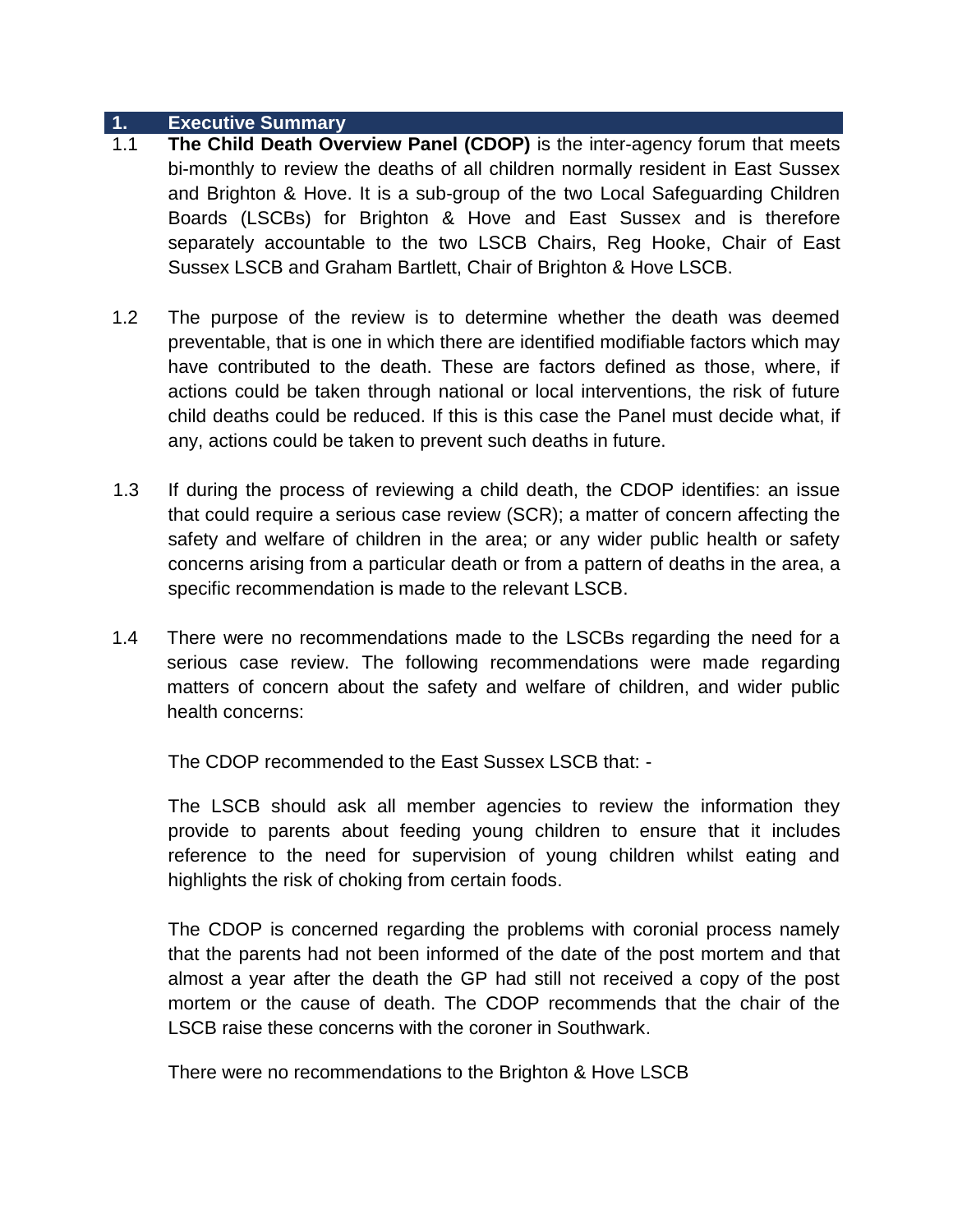## **2. Organisation of the Child Death Overview Panel**.

2.1 The East Sussex and Brighton & Hove CDOP is independently chaired by Fiona Johnson<sup>1</sup>. The Panel comprises of representatives from key partner agencies who together have expertise in a wide range of services regarding children's health and wellbeing. Membership is listed below:

| <b>Core Membership:</b><br>Fiona Johnson - Chair                     |                                        |  |  |  |  |  |  |  |
|----------------------------------------------------------------------|----------------------------------------|--|--|--|--|--|--|--|
| Maggie Pugh-CDOP Coordinator                                         |                                        |  |  |  |  |  |  |  |
| Conor Walsh- South East Coast Ambulance Service NHS Foundation Trust |                                        |  |  |  |  |  |  |  |
| Edmund Hick - Sussex Police                                          |                                        |  |  |  |  |  |  |  |
| <b>East Sussex:</b>                                                  | <b>Brighton &amp; Hove:</b>            |  |  |  |  |  |  |  |
| Annie Swann - Specialist Nurse for Child                             | Sam Tyler - Specialist Nurse for Child |  |  |  |  |  |  |  |
| Deaths                                                               | Deaths                                 |  |  |  |  |  |  |  |
| Debbie Barnes - Designated Nurse                                     | Jo Tomlinson – Designated Nurse        |  |  |  |  |  |  |  |
| Dr Tracey Ward - Designated                                          | Jamie Carter - Designated              |  |  |  |  |  |  |  |
| Paediatrician                                                        | Paediatrician                          |  |  |  |  |  |  |  |
| Douglas Sinclair – Head of Safeguarding                              | Deb Austin – Head of Safeguarding      |  |  |  |  |  |  |  |
| Victoria Spencer-Hughes - Public Health                              | Kerry Clarke - Public Health           |  |  |  |  |  |  |  |
| Jenny Crowe - Midwifery                                              | Fiona Rose - Named Midwife             |  |  |  |  |  |  |  |
| Dr Graham Whincup - Neonatologist                                    | Dr Cassie Lawn - Neonatologist         |  |  |  |  |  |  |  |
| Mini Nair - Obstetrician                                             | Heather Brown - Obstetrician           |  |  |  |  |  |  |  |
| Dr Sarah Thomson, Named GP                                           | Mary Flynn, Named GP                   |  |  |  |  |  |  |  |
|                                                                      |                                        |  |  |  |  |  |  |  |

2.2 The administrative work of East Sussex Brighton & Hove CDOP is organised by the CDOP Coordinator, with support from the CDOP Chair and other panel members.

### **3. National Developments, Challenges and Achievements**

3.1 In May 2016 the Government published its response to the Wood review saying that as evidence suggests that over 80% of child deaths have medical or public health causation and that only 4% of child deaths relate to safeguarding. Therefore, it intends to transfer national oversight of CDOPs from the Department for Education to the Department of Health, whilst ensuring that the focus on distilling and embedding learning is maintained within the necessary child protection agencies. To date this has not occurred although Department of Health convened consultation conferences in Spring 2017.

 $^1$  Fiona Johnson is not involved in directly providing services to children and families in East Sussex or Brighton & Hove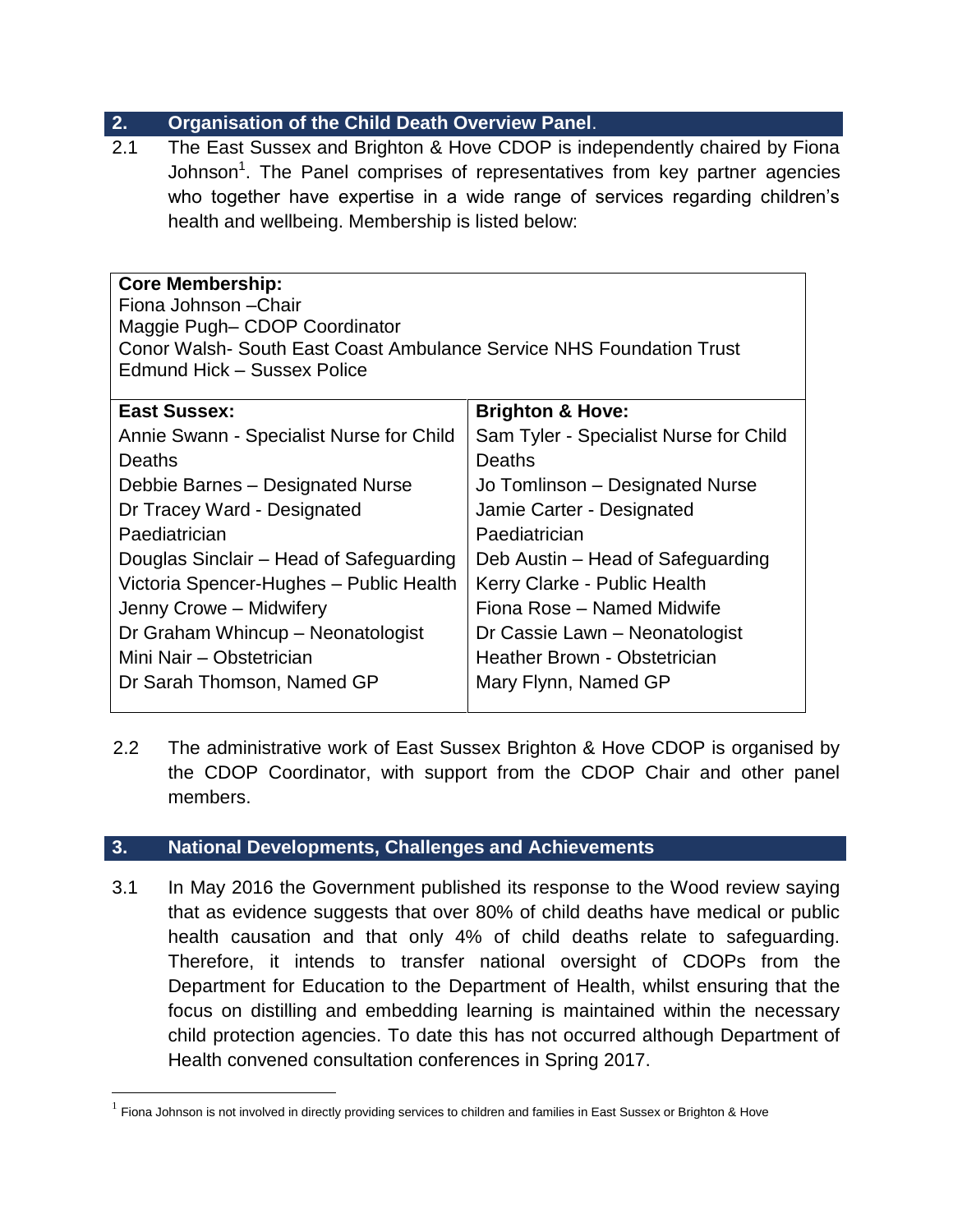3.2 Another national development was further research regarding a national CDOP database, this 18-month feasibility study was funded by NHS England, commissioned by the Healthcare Quality Improvement Partnership (HQIP). This involved consultation with a range of professionals involved in CDOP work as well as with bereaved parents. The outcome of the research was that there was overwhelming support from everyone for the development of a national database. It was noteworthy that bereaved parents not only considered that such a database was a positive development but several of the parents interviewed objected to the fact that such a database did not already exist. The recommendations of this research have been submitted to NHS England who released the following statement: *"A Child Death Review Database is planned to be commissioned and further details of the procurement process will be available on the HQIP website early in the New Year.* This was updated on 10 May 2017 when a further statement was released that said HQIP had been requested to commission a National Child Mortality Database on behalf of NHS England. This contract opportunity has been withdrawn at this time.

### **4. Local Developments, Challenges and Achievements**

- 4.1 Locally the Brighton and Hove component of the CDOP has been subject to significant change with changes in the representation on CDOP by the Designated Doctor, CDOP Nurse, Designated Nurse and Public Health. There was good handover by those professionals and this panel has been further strengthened by the named GP becoming a member.
- 4.2 There has also been a change in the CDOP co-ordinator and the CDOP had a vacancy in this role for three months which did present a challenge to the smooth functioning of the panel resulting in the cancellation of two panel meetings which influenced performance data for East Sussex. The CDOP co-ordinator function is currently being fulfilled by the CDOP co-ordinator for West Sussex CDOP which is very positive as it enables closer working with a neighbouring CDOP and promotes consistent working and shared learning across the geographical area.
- 4.3 There has been a focus across the area on deaths from suicide as all three LSCBs have experienced a number of such deaths, some of which have required serious case reviews. There has been co-ordination of findings across Brighton & Hove and East Sussex and it is hoped that this will extend to West Sussex in the near future.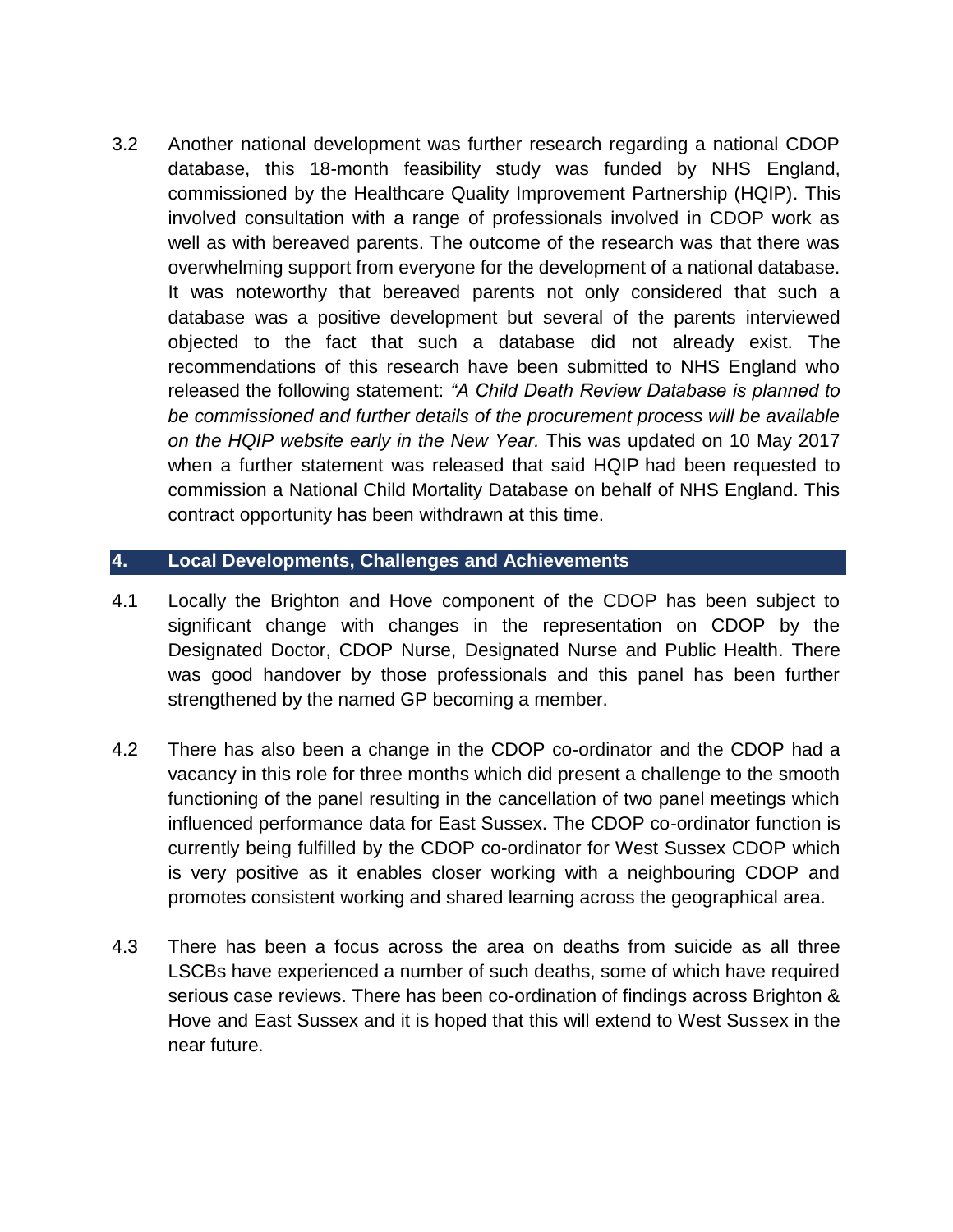- 4.4 An area of development work agreed in 2016 for the panel was suicide prevention as there had been a number of such deaths across both LSCBs. Work in Brighton & Hove has included:
	- 'Talking about suicide' a young people's guide,
	- suicide prevention training across a whole school system,
	- protective behaviours work supporting transitions to Year 7 in secondary school,
	- parent workshops aimed at parents whose children or young people have been involved in self-harm,
	- art activities for young people.

## **5. Work of the Panel**

- 5.1 The CDOP has held 9 meetings in the past year (including 2 Brighton & Hove neonatal panels and 2 East Sussex neonatal panels). The main work of the panel is to review the deaths of all children who die across East Sussex and Brighton & Hove in order to identify modifiable factors and establish learning about professional practice on behalf of the two Local Safeguarding Children Boards (LSCBs).
- 5.2 Between April 2016 and March 2017, the CDOP was notified of 32 deaths of children who were resident in East Sussex (21) and Brighton & Hove (11) which is a decrease in the number of deaths since last year.
- 5.3 The CDOP has reviewed a total of 35 deaths (22 East Sussex and 13 Brighton & Hove) during 2016/17 which is fewer than were reviewed last year. There will always be a delay between the date of a child's death and the CDOP review being held. Of the 11 Brighton & Hove reviews completed in 2016/17 6 (56%) were completed within six months. In East Sussex 4 (19%) out of 22 reviews were completed within six months. East Sussex do have almost twice the number of deaths which may be one explanation for the longer time taken to complete reviews. Performance was also significantly affected by the absence of a CDOP co-ordinator for three months leading to the cancellation of two East Sussex CDOP panel meetings.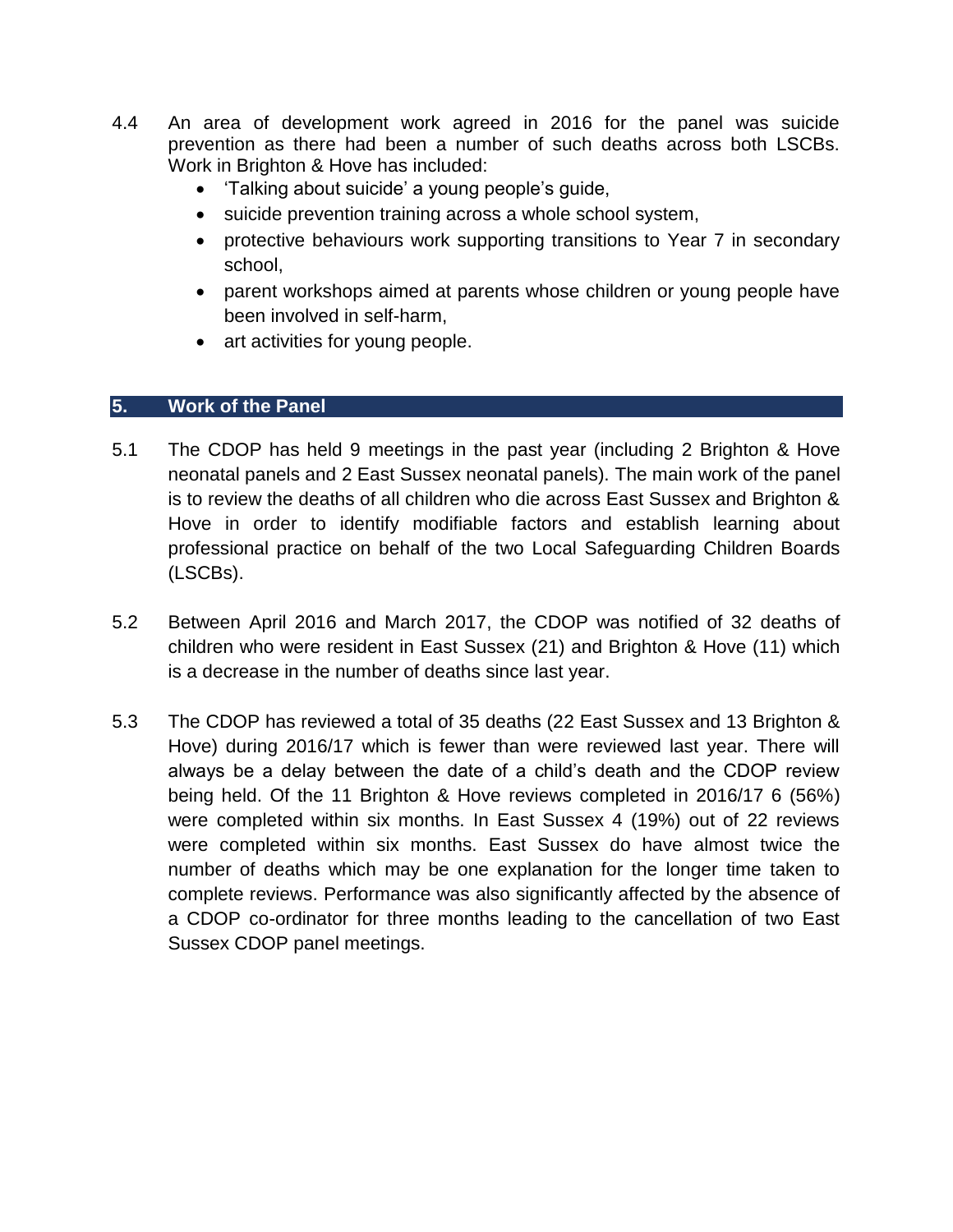#### **6. Child Death data**

- 6.1 In East Sussex 19% of the population were aged under 18 years and in Brighton & Hove 18% of the population were aged under 18 years. Child poverty is significantly lower compared to England however within East Sussex the boroughs of Eastbourne and Hastings have significantly higher child poverty compared to the national average.
- 6.2 For indicators around pregnancy and infancy Brighton and Hove is significantly better or similar to the national average. East Sussex is significantly better or similar to the national average for most indicators except mothers smoking at the time of delivery which is significantly higher at a county level and in Eastbourne and Hastings. Eastbourne and Hastings Boroughs have significantly higher proportions of children in poverty and in Hastings although breastfeeding initiation is significantly better compared to nationally, breastfeeding at 6-8 weeks after birth is significantly worse. This may be a contributory factor to the higher rates of sudden infant death in East Sussex.

|                                                                                                   | England    | <b>Brighton &amp;</b><br>Hove | East<br><b>Sussex</b> | Eastbourne | <b>Hastings</b> | Lewes          | Rother         | Wealden        |
|---------------------------------------------------------------------------------------------------|------------|-------------------------------|-----------------------|------------|-----------------|----------------|----------------|----------------|
| Population aged under 18 years, 2015                                                              | 11,677,856 | 51,249                        | 105,873               | 19,924     | 19,239          | 19,756         | 16,171         | 30,783         |
| Live births, 2015                                                                                 | 664,399    | 2,952                         | 5,046                 | 1,070      | 1,099           | 877            | 677            | 1,323          |
| Still births, 2015 (* n<5)                                                                        | 2,952      | 14                            | 18                    | 6          | $\star$         | $\star$        | $\star$        | $\star$        |
| Maternities to mothers under 20 years, 2015                                                       | 22,397     | 93                            | 198                   | 48         | 59              | 25             | 27             | 39             |
| Children in poverty (under 16s) (%), 2014                                                         | 20         | 18                            | 19                    | 21         | 29              | 16             | 19             | 11             |
| Smoking status at time of delivery (%), 2016/17                                                   | 11         | $\overline{5}$                | 12                    | 13         | 18              | 7              | 13             | 9              |
| Low birth weight of term babies (%), 2015                                                         | 3          | 3                             | 3                     | 4          | $\overline{3}$  | $\overline{2}$ | $\mathbf{3}$   | $\overline{2}$ |
| Breastfeeding initiation (% of all maternities), 2016/17 (Eng and B&H Q1-Q3 only)                 | 73         | 88                            | 80                    | 81         | 76              | 82             | 75             | 83             |
| Breastfeeding 6-8 weeks after birth (% of all eligible infants), 2016/17 (Eng and B&H Q1-Q3 only) | 44         | 66                            | 47                    | 46         | 38              | 50             | 42             | 55             |
| Infant mortality (per 1,000 live births), 2013-15                                                 | 4          | $\overline{4}$                | 3                     | (4)        | $\sqrt{5}$      | $\overline{2}$ | $\overline{4}$ | $\overline{2}$ |
| Child mortality 1-17 years (age-standardised rate per 100,000), 2013-15                           | 12         | 10                            | 14                    |            |                 |                |                |                |
| Significantly better compared to England                                                          |            |                               |                       |            |                 |                |                |                |
| No significant difference to England                                                              |            |                               |                       |            |                 |                |                |                |
| Significantly worse compared to England                                                           |            |                               |                       |            |                 |                |                |                |

### **Table 1: Population, births and infancy data for East Sussex and Brighton and Hove**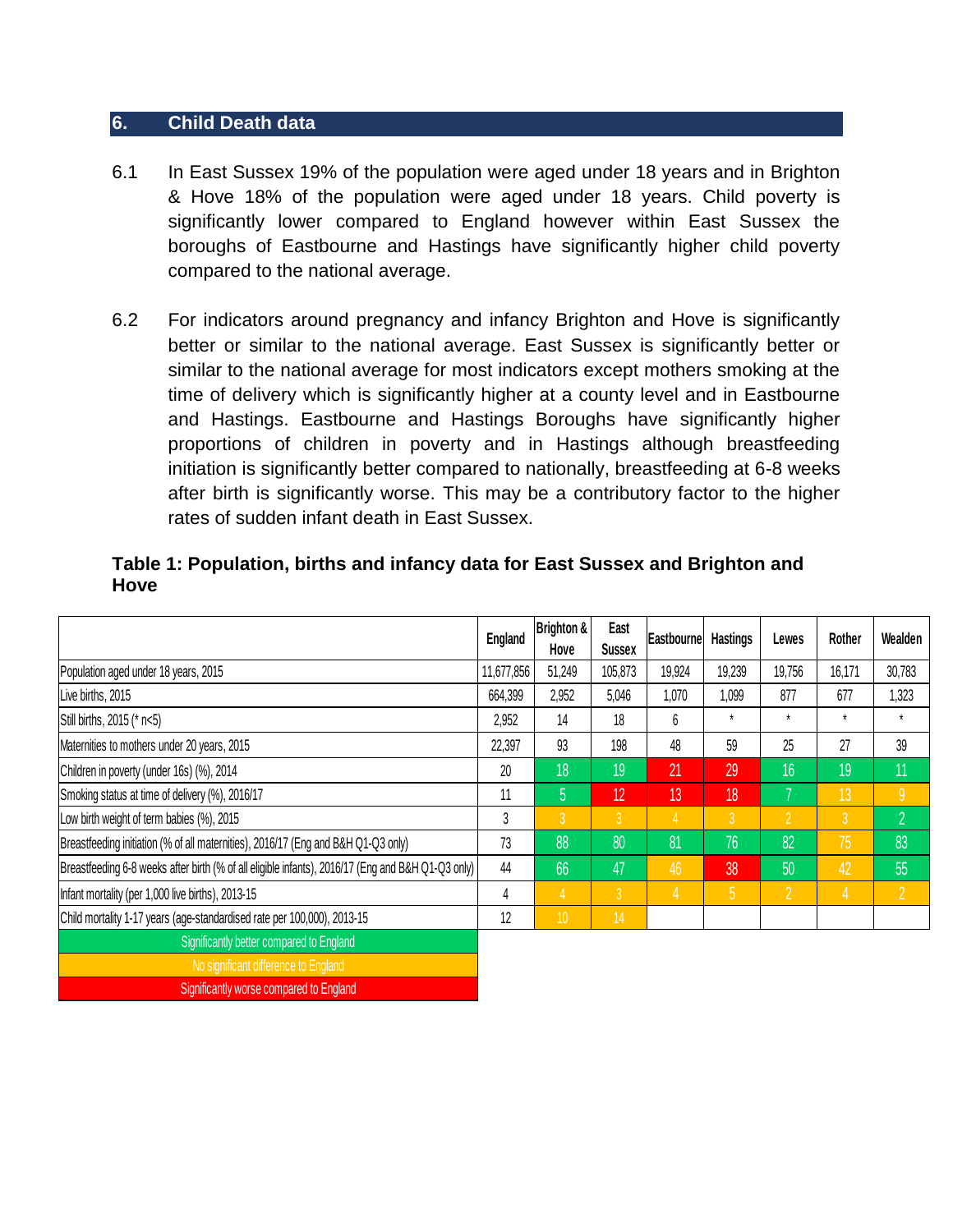# **Deaths notified to CDOP (9 years pooled data)**

6.3 Over the 9-year period April 2008 – March 2017 CDOP were notified of 419 deaths. On average, 31 deaths per year are notified to CDOP for East Sussex and 16 per year for Brighton and Hove. 59% of deaths were for males.

|                            | 2008/09 | 2009/10  | 2010/11 | 2011/12  | 2012/13 | 2013/14 | 2014/15 | 2015/16  | 2016/17 | Total      |
|----------------------------|---------|----------|---------|----------|---------|---------|---------|----------|---------|------------|
| <b>East Sussex</b>         | νı      | ^7<br>νı | 26      | ηη<br>υu | 26      | 36      | 26      | nr<br>vv | Ωı<br>- | 775<br>4 U |
| <b>Brighton &amp; Hove</b> | 16      | 20       |         | n۱       | 18      | 16      | 16      | ιv       |         | 144        |

Table 2: Deaths notified to CDOP by year of death, 2008/09 to 2016/17

## **Age at death (9 years pooled data)**

6.4 The age profiles of the deaths notified to CDOP are shown in figure 1. During the 9-year period around 3 in 5 deaths (56%) notified for Brighton and Hove were for babies aged under 28 days compared to 2 in 5 (41%) for East Sussex, which is more similar to England (46%). East Sussex has the highest proportion of deaths that were for 15-17 year-olds (13% vs 9% for B&H and 11% for England).



Figure 1: Age profile of deaths notified to CDOP, 2008/09 to 2016/17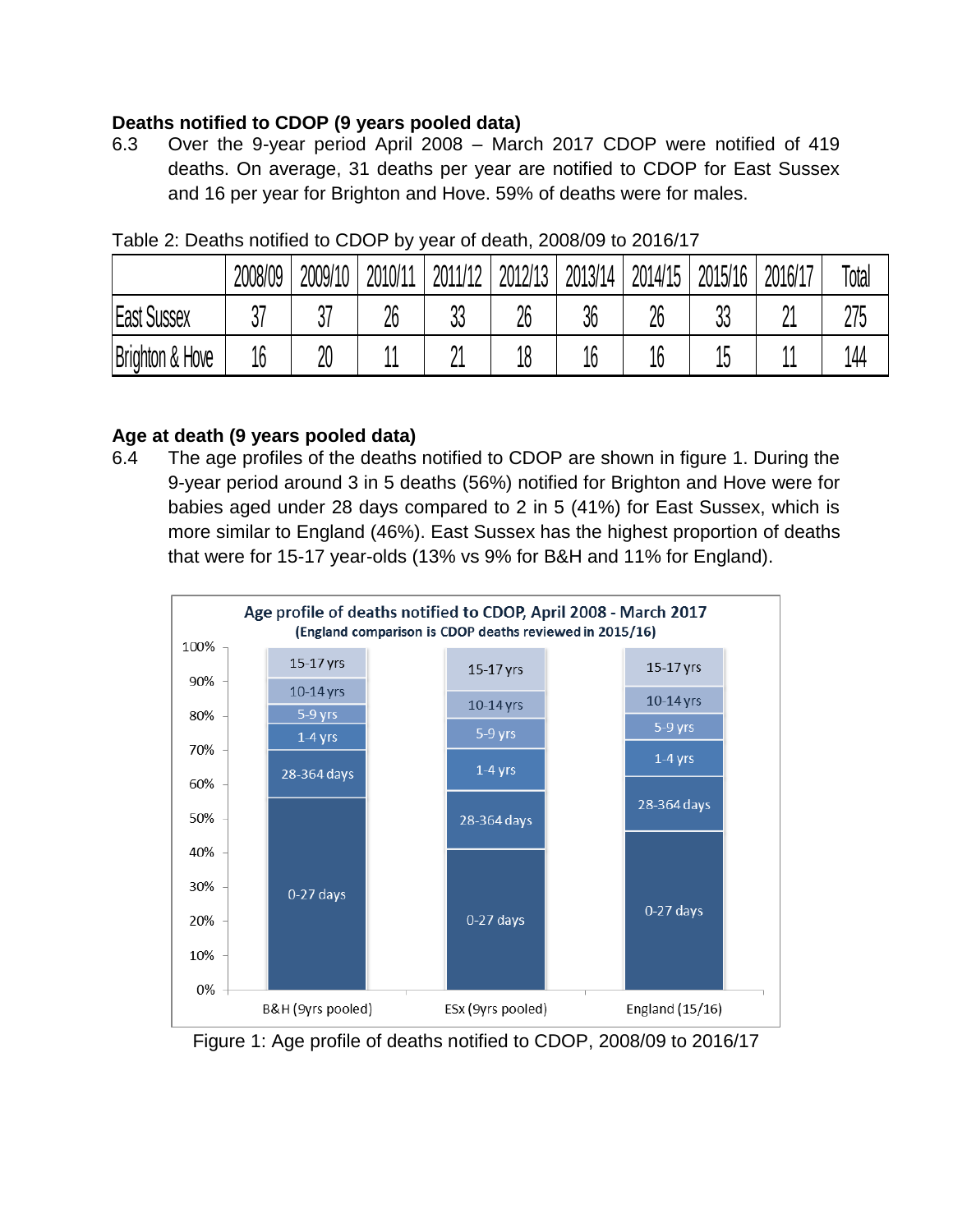6.5 Across all age groups there are no significant differences in the rates of deaths between the two areas or compared to nationally (figures 2 and 3).



Figure 2: Rate of deaths under 1 year notified to CDOP, 2008/09 to 2016/17



Figure 3: Rate of deaths 1-17 years notified to CDOP, 2008/09 to 2016/17

# **Deprivation (9 years pooled data)**

6.6 Figures 4 and 5 shows the rate of deaths by national income deprivation affecting children index (IDACI) quintile. Quintile 1 is the most deprived and means that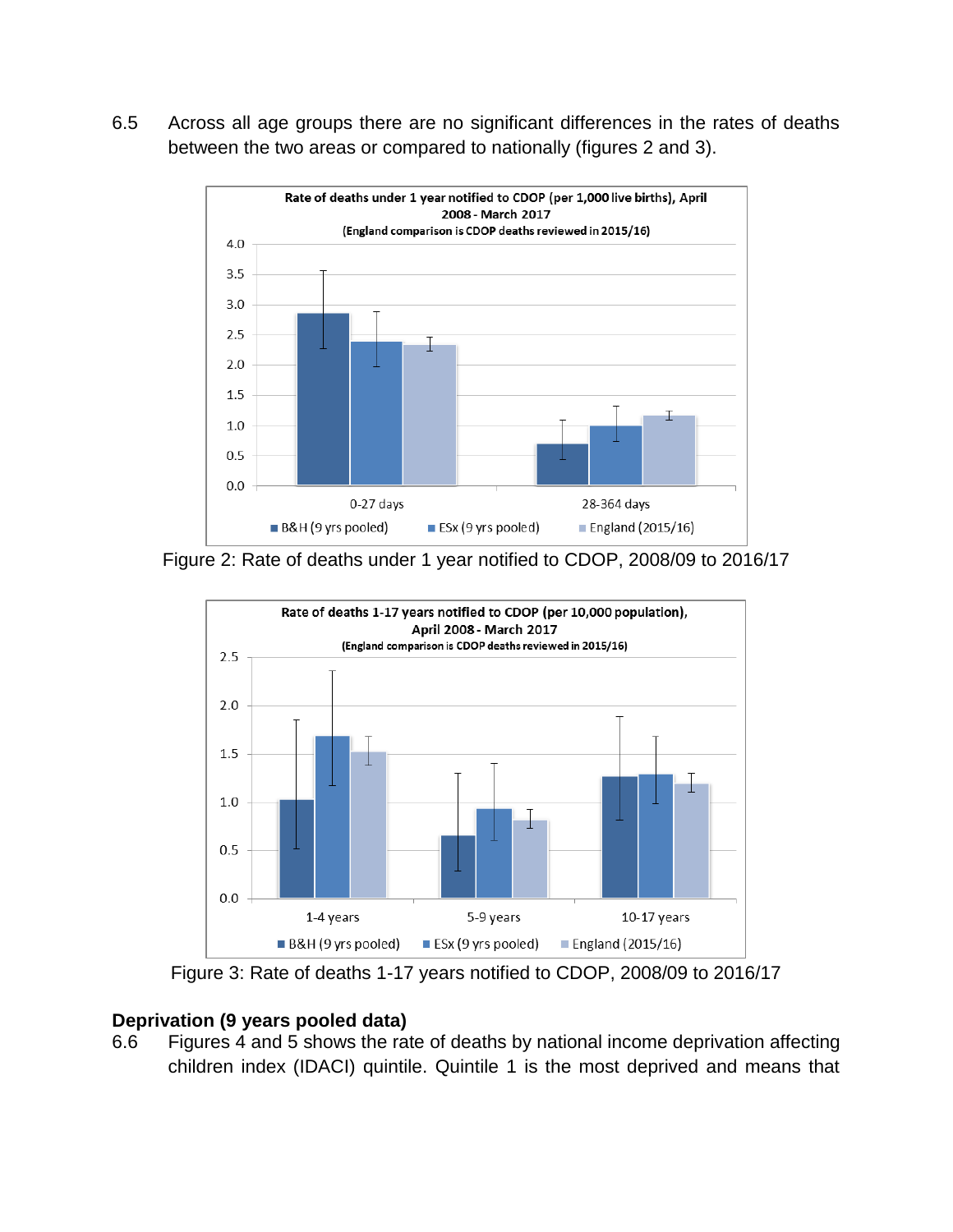those areas are in the most 20% deprived areas in England based on IDACI. Quintile 5 means those areas are in the 20% least deprived areas in England.

Figure 4 shows that within East Sussex the rate of deaths in under 1s is significantly higher in the most deprived quintile compared to the least deprived. There are no other significant differences between areas in East Sussex. In Brighton and Hove the under 1 year death rate is significantly higher in the most deprived quintile compared to the 2nd least deprived (quintile 4). For Brighton and Hove the rate of deaths in babies under 1 year from the least deprived quintile is higher compared to quintiles 2-4 but it is not significantly different.



Figure 4: Rate of deaths under 1 year notified to CDOP by income deprivation affecting children, 2008/09 to 2016/17